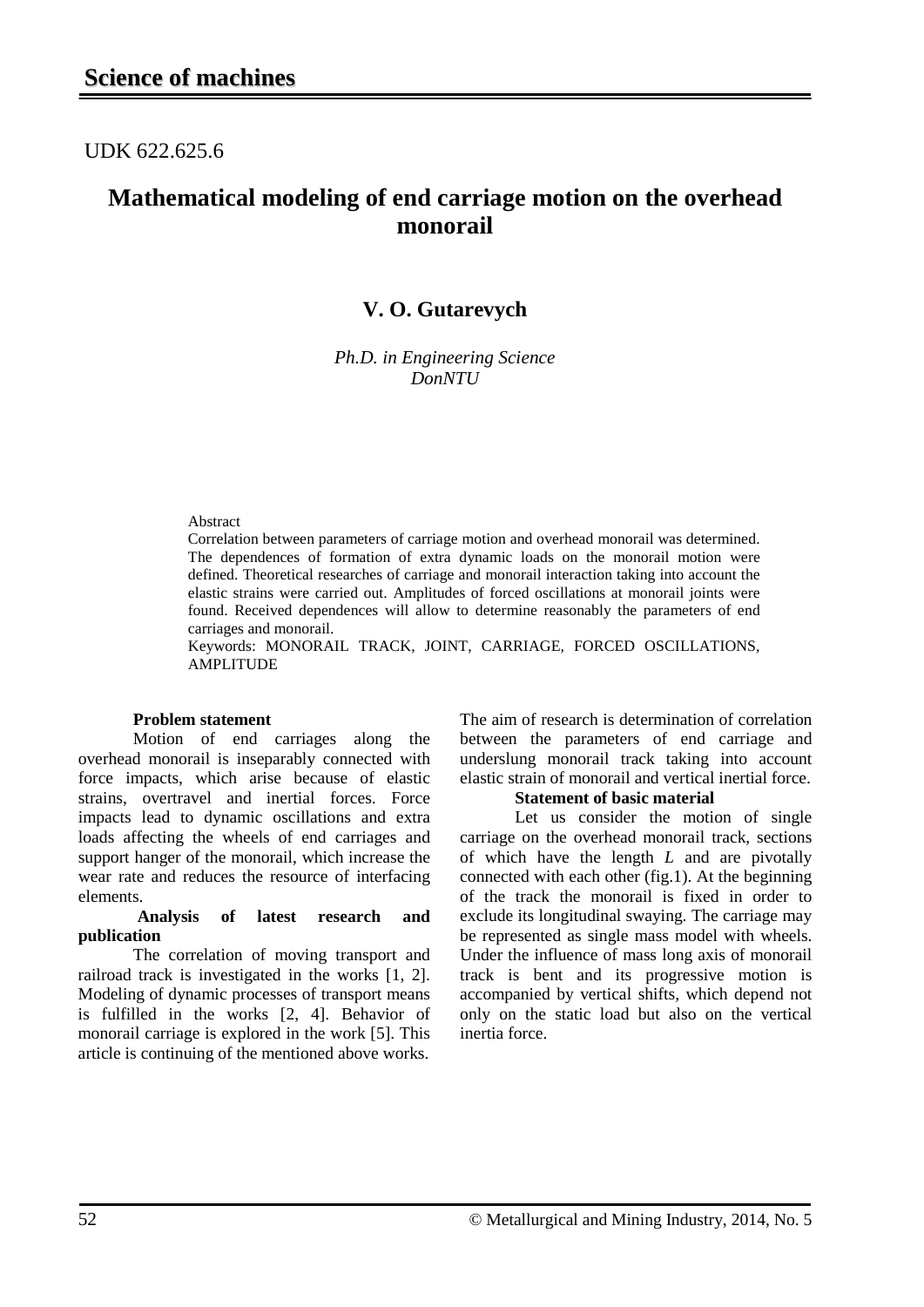

**Figure 1.** The scheme of deformation of overhead monorail track under the moving carriage.

Let us consider the monorail as unweighable bar, which are bent by concentrated force  $F_{\mu}$ , the line of action of which crosses through the gravitational center of carriage. Differential equation of defected axis of monorail will be [6]

$$
\frac{\partial^4 z}{\partial x^4} EJ + k_{\mu} z = 0, \tag{1}
$$

where  $k_{\mu}$  – hardness of elastic foundation, which determines knife-edge load  $k_{\mu}z$ , causing the bending of monorail *z*.

Let us denote

$$
\alpha_{\mu} = \sqrt[4]{\frac{k_{\mu}}{4EJ}}, \ \varphi_{z} = \alpha_{\mu} x. \qquad (2)
$$

In respect with values (2) let us find the integral of the expression (1)

$$
z = \frac{F_{\mu}\alpha_{\mu}}{2k_{\mu}}e^{-\varphi_{z}}\left(\cos\varphi_{z} + \sin\varphi_{z}\right). \qquad (3)
$$

It follows that the maximum deflection of monorail, which arises under the load, will be  $z_f = F_\mu \alpha_\mu / (2 k_\mu)$ . The value  $k_\mu$  being included into this expression may be obtained as  $k_{\mu} = D_z / L$ , where  $D_z - i$  is the force, which must be applied to the monorail track in order to deform its support hanger per unit length. Then

$$
\alpha_{\mu} = \frac{1}{L} \sqrt[4]{\frac{3}{2\gamma_{z}}},\tag{4}
$$

where  $\gamma_z$  – coefficient, which considers relative stiffness of monorail and its support hanger, equals

$$
\gamma_z = 6EJ/(D_zL^3).
$$

During moving of the carriage with constant velocity, vertical reaction in the place of contact of the wheel with monorail will be

$$
R_z = \frac{2k_{\mu}z}{\alpha_{\mu}} = 2D_z \sqrt[4]{\frac{2}{3}\gamma_z z}.
$$

Motion equation of the carriage will be

$$
\frac{d^2z}{dt^2}m_t + \frac{2k_\mu}{\alpha_\mu}z = F_\mu.
$$
 (5)

In case when  $F_{\mu} = 0$ , expression (5) describes natural oscillations of the carriage moving across the monorail. Bending of monorail under action of gravity of the carriage is equal to

$$
z = z_o \cos \sqrt{\frac{2k_{\mu}}{m_t \alpha_{\mu}}} t + z'_o \sqrt{\frac{m_t \alpha_{\mu}}{2k_{\mu}}} \sin \sqrt{\frac{2k_{\mu}}{m_t \alpha_{\mu}}} t,
$$
\n(6)

where  $z_o$  – initial vertical displacement of the carriage wheel towards the original position of the balance ;  $z'_o$  – vertical velocity of the wheel at initial time.

In case when  $F_{\mu} \neq 0$ , the expression (5) describes forced oscillations, which arise under the action of gravity of the carriage, forces of wheel tightness to monorails, inertial forces caused due to disalignment of wheel rotation with its gravity center.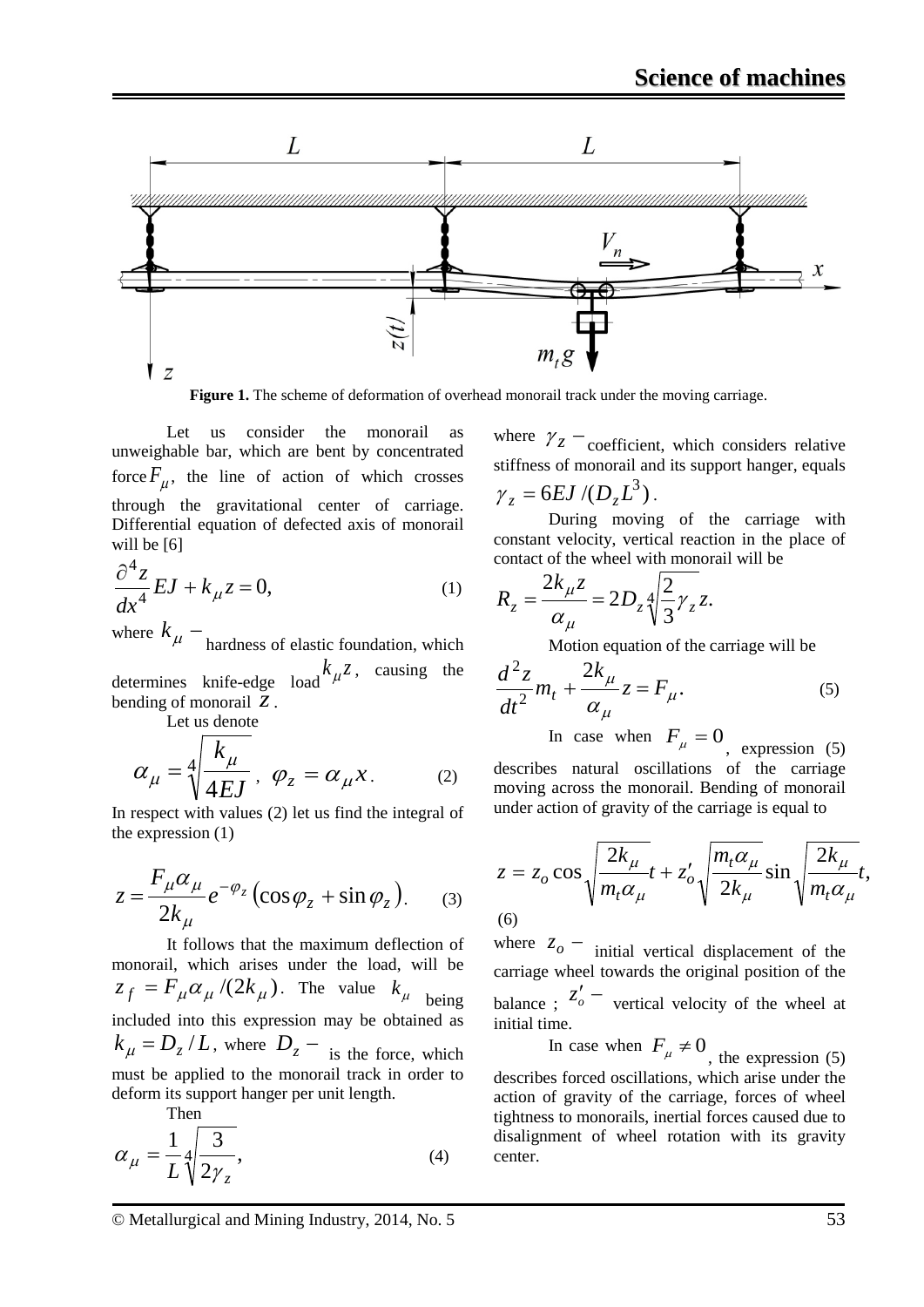# **Science of machines**

During motion of the carriage along the elastic monorail, due to arising oscillations, clamping force of the wheel may vary within wide limits. Let us denote  $\beta_m$  – as the correlation of clamping force of carriage wheel to its gravity force. Herein we will have  $F_{\mu} = m_t g (1 + \overline{\beta_m})^2$ Then the solution of equation (5) will be as follows

$$
z = A_{\mu} \cos \sqrt{\frac{2k_{\mu}}{\alpha_{\mu}m_t}}t + B_{\mu} \sin \sqrt{\frac{2k_{\mu}}{\alpha_{\mu}m_t}}t + \frac{\alpha_{\mu}}{2k_{\mu}}m_t g(1 + \beta_m),
$$
  
(7)  
where  $A_{\mu}R_{\mu} =$ 

where  $A_\mu$ ,  $B_\mu$  – are the arbitraty constant integrations setting the range and phase of natural oscillations, corresponding to the initial conditions of carriage motion.

If there is disalignment of wheel rotation with its gravity center, then the expression  $F_{\mu}$  may be represented as  $F_{\mu} = q_o \cos \omega_k t$ , where be represented as  $r_{\mu} = q_o \cos \omega_k t$ , where  $q_o - i_s$  the value of centrifugal force;  $\omega_k$  – the velocity of wheel rotation during carriage motion along the monorail.

Herein

$$
z = A_{\mu} \cos \sqrt{\frac{2k_{\mu}}{\alpha_{\mu}m_{t}}}t + B_{\mu} \sin \sqrt{\frac{2k_{\mu}}{\alpha_{\mu}m_{t}}}t + \frac{1}{1 - \frac{\alpha_{\mu}m_{t}\omega_{k}^{2}}{2k_{\mu}}} \frac{\alpha_{\mu}}{2k_{\mu}} q_{o} \cos \omega_{k}t
$$
\n(8)

In the expressions  $(7)$  and  $(8)$  the first two summands consider natural oscillations of the carriage with monorail, the third one is forced oscillation. Constants  $A_{\mu}$ ,  $B_{\mu}$  entering this expression should be chosen in such a way that the initial conditions are fulfilled. Thus if under the gravity forces at the initial moment of the motion monorail bending is equal to static bending, and the initial velocity equals zero, then the value of bending is

$$
z = \frac{\alpha_{\mu}}{2k_{\mu}} m_t g \left( 1 + \beta_m \right) + \frac{1}{1 - \frac{\alpha_{\mu} m_t \omega_k^2}{2k_{\mu}}} \frac{\alpha_{\mu}}{2k_{\mu}} q_o \left( \cos \omega_k t - \cos \sqrt{\frac{2k_{\mu}}{\alpha_{\mu} m_t}} t \right)
$$

(9)

It should be marked that the period of natural oscillations of the considered system does not depend on the initial conditions and may be found as

$$
T = 2\pi \sqrt{\frac{\alpha_{\mu} m_t}{2k_{\mu}}}.
$$
 (10)

Practically the velocity of carriage motion varies gradually. Thus when the angular velocity

 $\omega_k$  takes the maximum value, the influence of

centrifugal forces  $q_0$  reduces. Herein it is effective to consider only the following forced oscillations

$$
\frac{1}{1 - \frac{\alpha_{\mu} m_t \omega_k^2}{2k_{\mu}}} \frac{\alpha_{\mu}}{2k_{\mu}} q_o \cos \omega_k t.
$$

Amplitude of oscillation will differ from monorail static deflection, determined as  $\alpha_{\mu}q_o/(2k_{\mu})$ , only by multiplier, so called dynamic coefficient of centrifugal force

$$
\mu_o = \frac{1}{1 - \frac{\alpha_\mu m_t \omega_k^2}{2k_\mu}}.
$$

Practically this coefficient takes on the value more than one and is determined by angular velocity of rotation  $\omega_k$ , and also by natural period *T* . Using turn-around time of the wheel  $T_{tw}$ , we may find

$$
\mu_o = \frac{1}{1 - \left(\frac{T}{T_{o\kappa}}\right)^2}
$$

The given above dependences refer to the monorail and wheels of ideal shape, without dimples and knobs. If the monorail or a wheel has the dimple from the level of ideal form with the depth ∆*z*, then vertical displacement of the carriage  $z + \Delta z$  corresponds the monorail bending *z*. The equation of carriage vertical displacements may be represented as follows

$$
\frac{d^2(z + \Delta z)}{dt^2} m_t + \frac{2k_\mu}{\alpha_\mu} z = F_\mu.
$$
 (11)  
From (11) it follows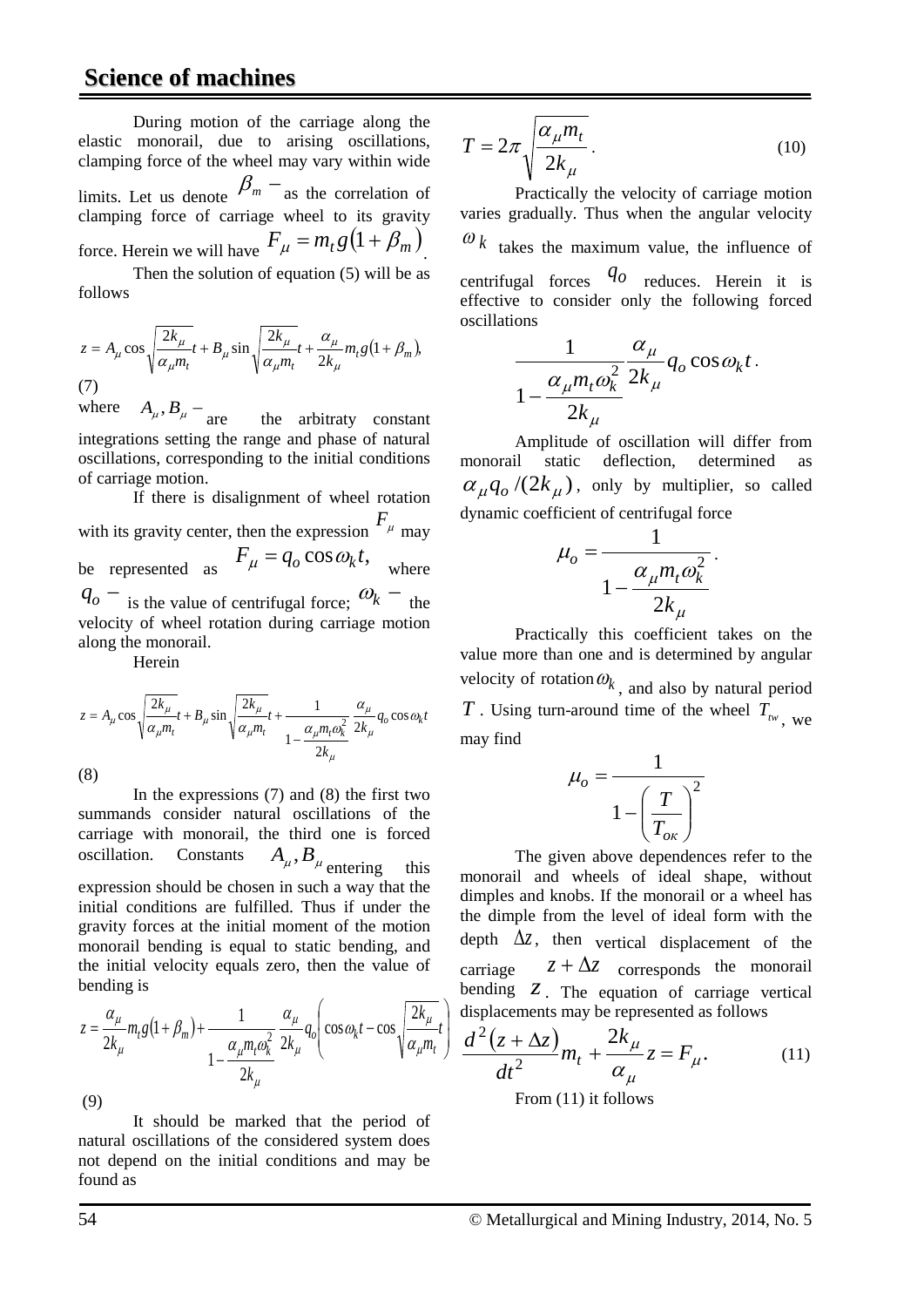$$
\frac{d^2z}{dt^2}m_t + \frac{2k_\mu}{\alpha_\mu}z = F_\mu - \frac{d^2\Delta z}{dt^2}m_t.
$$
 (12)

Analysis of expression (12) shows that the following force corresponds to the displacement ∆*z*

$$
f_z(t) = \frac{d^2 \Delta z}{dt^2} m_t.
$$

During motion across the monorail there appears the range of successive strikes. Hold that at one time  $t_0$  there appears the force  $f_z(t_0)$ . Within the time  $dt_0$  this force will change the velocity of carriage, which corresponds to displacement

$$
z_t = \sqrt{\frac{\alpha_{\mu} m_t}{2k_{\mu}}} f_z(t_o) \sin\left(\sqrt{\frac{2k_{\mu}}{\alpha_{\mu} m_t}}(t - t_0)\right) dt_o
$$

In respect with (6) full movement of the carriage within  $t$  time will be

$$
z = \sqrt{\frac{\alpha_{\mu} m_t}{2k_{\mu}}} \int_{0}^{t} f_z(t_o) \sin\left(\sqrt{\frac{2k_{\mu}}{\alpha_{\mu} m_t}}(t - t_0)\right) dt_o
$$
\n(13)

For unloaded area of monorail track, connected from bent pieces (fig. 2a), the equation of long axis may be represented as

$$
\xi(x) = \frac{\Delta z}{2} \left( 1 - \cos \frac{2\pi x}{L_{vz}} \right),
$$

where  $L_{vz}$  –<sub>is the length of rounding area,</sub> fulfilled from bent pieces of monorail.

For this case the expression (12) will be as follows

$$
\frac{d^2 z}{dt^2} m_t + \frac{2k_\mu}{\alpha_\mu} z = F_\mu - m_t \frac{4\pi^2 V_n^2 \Delta z}{2L_{vz}} \cos \frac{2\pi x}{L_{vz}}.
$$
\n(14)

where  $V_n$  – is the velocity of carriage motion. Considering (13), the solution of the equation (14) will be

$$
z = \frac{2\pi^2 V_n^2 \Delta z}{L_{vz} \left(\frac{4\pi^2 V_n^2}{L_{vz}} - \frac{2k_\mu}{\alpha_\mu m_t}\right)} (\cos \frac{2\pi V_n t}{L_{vz}} - \cos \sqrt{\frac{2k_\mu}{\alpha_\mu m_t}} t).
$$
\n(15)

Let us determine the time of carriage moving across the dimple  $T_{ov} = L_{vz} / V_n$ .



Figure 2. The scheme of coupling of monorail track sections: $a$  – from bent sections;  $b$  – from linear sections; c – biased

Then using the expression (10), equation (15) for any moment of time *t* , taking on the value  $0 < t < T_{ov}$ , one may write

$$
z = \frac{\Delta z}{2\left(1 - \frac{T_{ov}^2}{T^2}\right)} \left(\cos\frac{2\pi t}{T_{ov}} - \cos\frac{2\pi t}{T}\right). \quad (16)
$$

From (16) one may see that the deformation of monorail track at deviation∆*z* depends foremost on the  $T_{ov}$ . Considering the

© Metallurgical and Mining Industry, 2014, No. 5 55